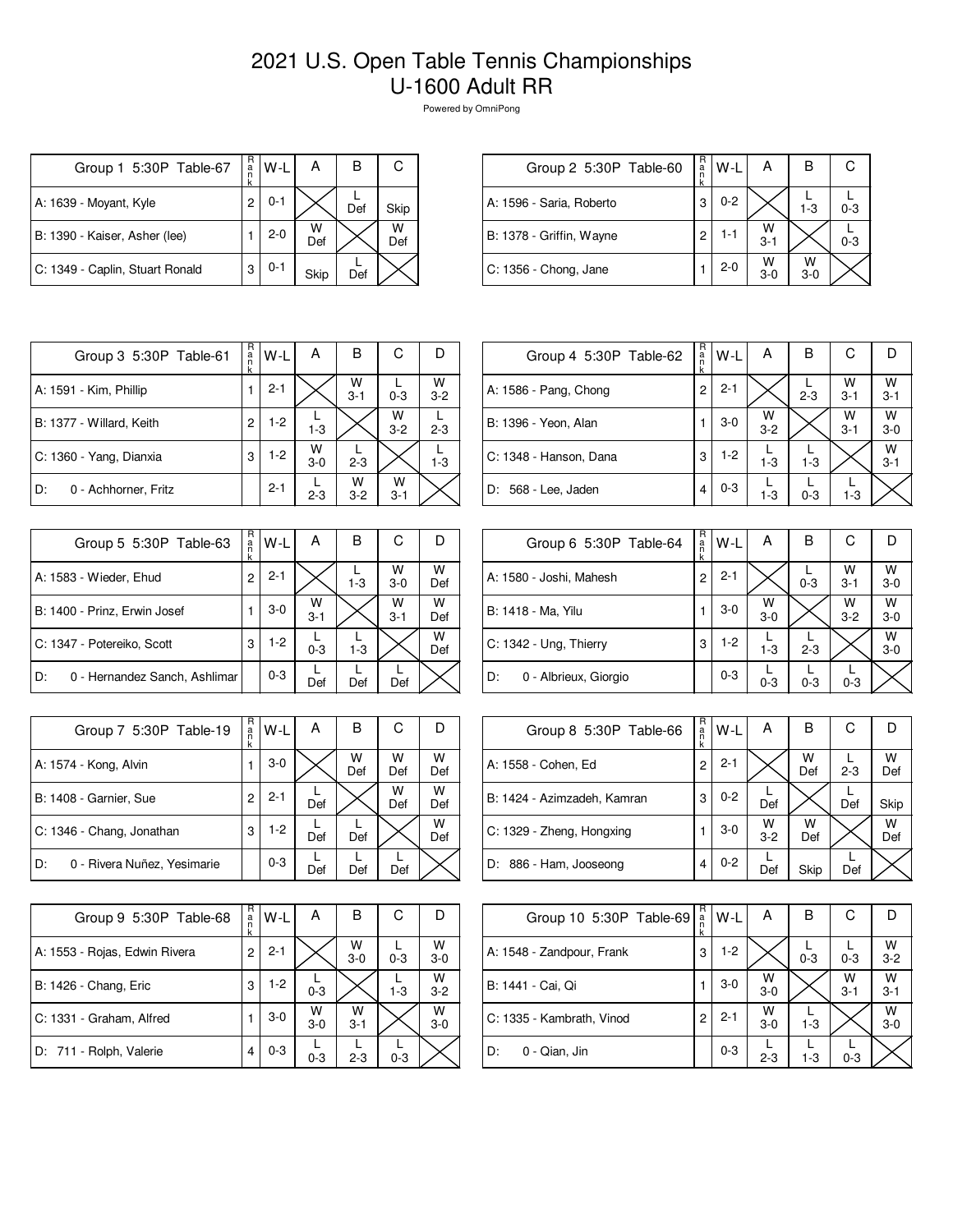## 2021 U.S. Open Table Tennis Championships U-1600 Adult RR

Powered by OmniPong

| Group 11 5:30P Table-70     | R<br>$\frac{a}{n}$ | W-L     | Α       | в        | С          |              |
|-----------------------------|--------------------|---------|---------|----------|------------|--------------|
| A: 1542 - Rozhin, Alexander |                    | $3-0$   |         | W<br>Def | W<br>$3-0$ | W<br>$3-0$   |
| B: 1451 - Raybman, Michael  |                    | $0 - 3$ | Def     |          | Def        | Def          |
| C: 1329 - Cabrera, Gilbert  | 2                  | $2 - 1$ | $0 - 3$ | w<br>Def |            | W<br>$3 - 0$ |
| D: 834 - Miyashiro, Angie   | 3                  | $1-2$   | $0 - 3$ | w<br>Def | $0 - 3$    |              |

| Group 12 5:30P Table-71        | R<br>a<br>n<br>k | W-L     | Α          | в            | С       |              |
|--------------------------------|------------------|---------|------------|--------------|---------|--------------|
| A: 1541 - Kossakovski, Dmitri  | 2                | $2 - 1$ |            | W<br>$3-0$   | $0 - 3$ | W<br>$3-0$   |
| B: 1450 - Barrientos, Carlos   | 4                | $0 - 3$ | $0 - 3$    |              | $0 - 3$ | $1 - 3$      |
| C: 1303 - Musthafa, Abdul Syed |                  | $3-0$   | W<br>$3-0$ | w<br>$3-0$   |         | W<br>$3 - 1$ |
| D: 999 - Li, Tao               | 3                | $1-2$   | $0 - 3$    | W<br>$3 - 1$ | $1-3$   |              |

| Group 13 5:30P Table-46          | R<br>a<br>k | W-L     | А       | в            | С            |              |
|----------------------------------|-------------|---------|---------|--------------|--------------|--------------|
| A: 1540 - Kazemi, Behnam         |             | $3-0$   |         | W<br>$3 - 1$ | W<br>$3-0$   | W<br>$3-0$   |
| B: 1437 - Sevilla, Ricardo (ody) | 2           | $2 - 1$ | $1 - 3$ |              | W<br>$3 - 1$ | W<br>$3 - 0$ |
| C: 1294 - Prideaux, Gary         | 3           | $1-2$   | $0 - 3$ | $1-3$        |              | w<br>$3 - 0$ |
| D: 884 - Simpson, Kyle           | 4           | $0 - 3$ | $0 - 3$ | $0 - 3$      | $0 - 3$      |              |

| Group 15 5:30P Table-58  | R<br>a<br>k | W-L     | A            | В       | С            |              |
|--------------------------|-------------|---------|--------------|---------|--------------|--------------|
| A: 1539 - Wang, Zhigiang | 2           | $2 - 1$ |              | $1 - 3$ | w<br>$3 - 1$ | W<br>$3 - 0$ |
| B: 1448 - Dong, Li       |             | $3-0$   | W<br>$3 - 1$ |         | W<br>$3 - 1$ | W<br>$3 - 0$ |
| C: 1270 - Kobrin, Justin | 4           | $0 - 3$ | $1 - 3$      | $1 - 3$ |              | $0 - 3$      |
| D: 970 - Basheer, Firoz  | 3           | $1-2$   | $0 - 3$      | $0 - 3$ | w<br>$3-0$   |              |

| Group 17 5:30P Table-37    | R<br>$\frac{a}{n}$<br>k | W-L     | А       | в        | С          |              |
|----------------------------|-------------------------|---------|---------|----------|------------|--------------|
| A: 1532 - Osikowicz, Craig |                         | $3-0$   |         | W<br>Def | W<br>$3-0$ | W<br>$3 - 1$ |
| B: 1433 - Basiao, James    |                         | $0 - 3$ | Def     |          | Def        | Def          |
| C: 1257 - Wilcox, Yoko     | 2                       | $2 - 1$ | $0 - 3$ | w<br>Def |            | W<br>$3 - 0$ |
| D: 1054 - Spohn, John      | 3                       | $1-2$   | $1 - 3$ | w<br>Def | $0 - 3$    |              |

| Group 19 5:30P Table-24         | R<br>a<br>k | W-L     | А       | в            | С          |          |
|---------------------------------|-------------|---------|---------|--------------|------------|----------|
| A: 1519 - Shamouilzadeh, Siamak |             | $3-0$   |         | w<br>$3 - 1$ | w<br>$3-0$ | w<br>Def |
| B: 1469 - Chen, Linpeng         | 2           | $2 - 1$ | $1-3$   |              | W<br>$3-0$ | w<br>Def |
| C: 1215 - Qin, Hong             | 3           | $1-2$   | $0 - 3$ | $0 - 3$      |            | W<br>Def |
| D: 1075 - Newby, Jean           |             | $0 - 3$ | Def     | Def          | Def        |          |

|   | W-L                                   | Α       | B        | C            |              |
|---|---------------------------------------|---------|----------|--------------|--------------|
| 1 | $3-0$                                 |         | W<br>Def | W<br>$3-0$   | W<br>$3 - 0$ |
| 4 | $0 - 3$                               | Def     |          | Def          | Def          |
| 3 | $1-2$                                 | $0 - 3$ | W<br>Def |              | $1 - 3$      |
| 2 | $2 - 1$                               | $0 - 3$ | w<br>Def | W<br>$3 - 1$ |              |
|   | Group 14 5:30P Table-72 $\frac{R}{n}$ |         |          |              |              |

| Group 16 5:30P Table-34   | R<br>a | W-L     | A       | в        | С            |            |
|---------------------------|--------|---------|---------|----------|--------------|------------|
| A: 1532 - Vonderau, Kodi  |        | $3-0$   |         | W<br>Def | W<br>$3 - 1$ | w<br>$3-0$ |
| B: 1437 - Lechtick, Sandy | 4      | $0 - 3$ | Def     |          | Def          | Def        |
| C: 1247 - Stambuk, Marko  | 2      | $2 - 1$ | $1 - 3$ | W<br>Def |              | W<br>$3-0$ |
| D: 836 - Chong, David     | 3      | $1-2$   | $0 - 3$ | w<br>Def | $0 - 3$      |            |

| Group 18 5:30P Table-23 | R<br>$\frac{a}{n}$ | W-L     | А       | В        | С            |              |
|-------------------------|--------------------|---------|---------|----------|--------------|--------------|
| A: 1519 - Park, Jung Ho |                    | $3-0$   |         | W<br>Def | W<br>$3 - 1$ | W<br>$3 - 0$ |
| B: 1465 - Lau, Jason T. | 4                  | $0 - 3$ | Def     |          | Def          | Def          |
| C: 1226 - Jia, Qiuyi    | 2                  | $2 - 1$ | $1 - 3$ | W<br>Def |              | w<br>$3 - 0$ |
| D: 1074 - Toolsie, Vish | 3                  | $1-2$   | $0 - 3$ | W<br>Def | $0 - 3$      |              |

| Group 20 5:30P Table-43       | R<br>a | $W-L$   | А            | В       | С            |              |
|-------------------------------|--------|---------|--------------|---------|--------------|--------------|
| A: 1508 - Song, Amy           | 3      | $1-2$   |              | $0 - 3$ | w<br>$3-0$   | $2 - 3$      |
| B: 1471 - Mino-Kenudson, Mari |        | $3-0$   | W<br>$3-0$   |         | w<br>$3-0$   | W<br>$3 - 1$ |
| C: 1192 - Losson, Horan       | 4      | $0 - 3$ | $0 - 3$      | $0 - 3$ |              | $0 - 3$      |
| D: 1095 - Kim, Jong Hoon      | 2      | $2 - 1$ | W<br>$3 - 2$ | $1-3$   | W<br>$3 - 0$ |              |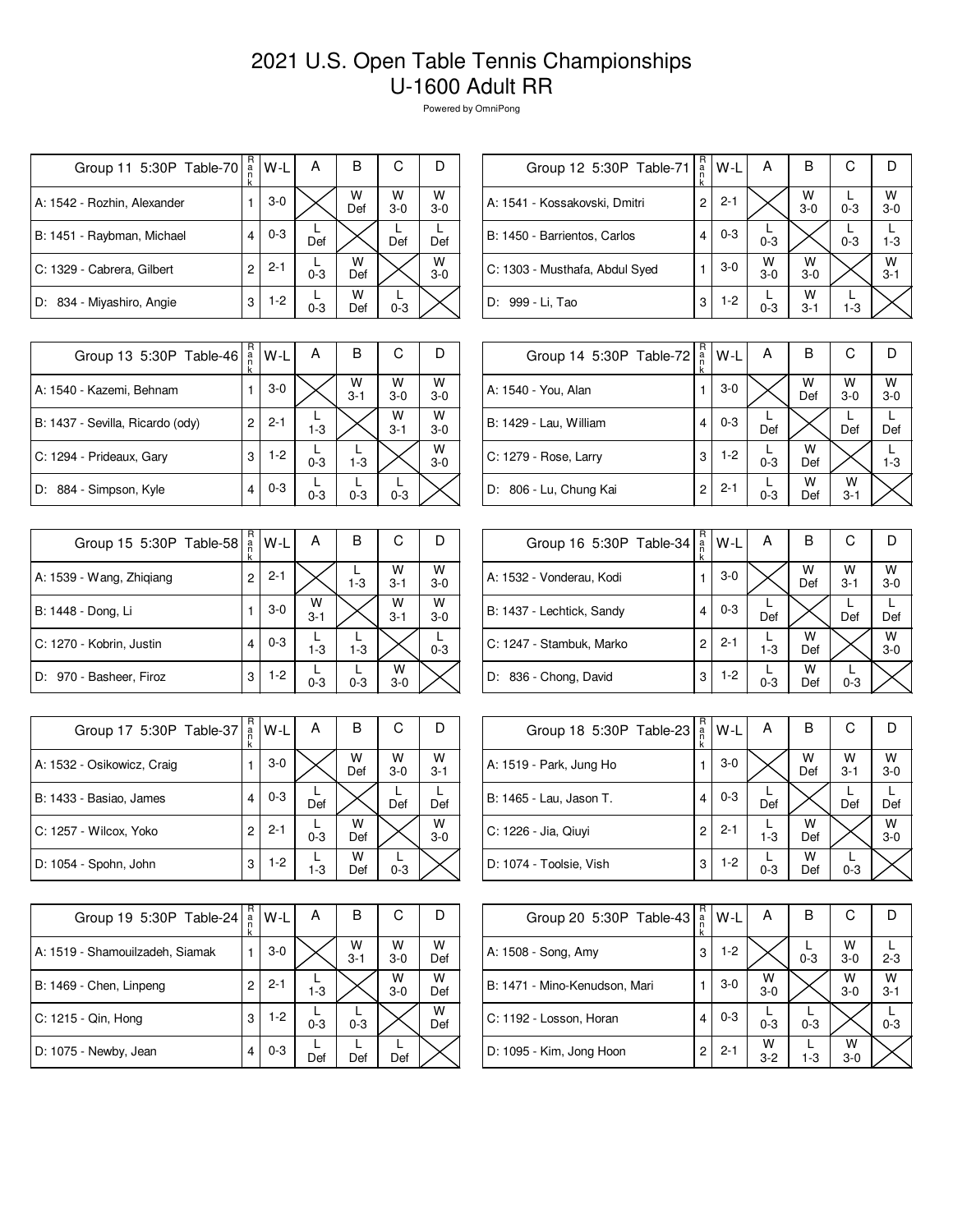## 2021 U.S. Open Table Tennis Championships U-1600 Adult RR

Powered by OmniPong

| Group 21 5:30P Table-47  | R<br>$\frac{a}{n}$<br>k | W-L     | А        | в       | С        |              |
|--------------------------|-------------------------|---------|----------|---------|----------|--------------|
| A: 1506 - Teng, Floriss  | 4                       | $0 - 2$ |          | Def     | Skip     | Def          |
| B: 1480 - Nelson, Steven |                         | $3-0$   | W<br>Def |         | W<br>Def | W<br>$3 - 2$ |
| C: 1190 - Novick, Carl   | 3                       | $0 - 2$ | Skip     | Def     |          | Def          |
| D: 1117 - Khan, Zain     | $\overline{c}$          | $2 - 1$ | W<br>Def | $2 - 3$ | W<br>Def |              |

| Group 22 5:30P Table-48   | R<br>a<br>n | W-L     | А          | в       | С            |          |
|---------------------------|-------------|---------|------------|---------|--------------|----------|
| A: 1500 - Wei, Dongming   | 2           | $2 - 1$ |            | $0 - 3$ | W<br>$3 - 1$ | w<br>Def |
| B: 1486 - Cao, Peter      |             | $3-0$   | W<br>$3-0$ |         | W<br>$3-0$   | w<br>Def |
| C: 1171 - Roth, Helena    | 3           | $1-2$   | $1 - 3$    | $0 - 3$ |              | w<br>Def |
| D: 1131 - Simmons, Robert | 4           | $0 - 3$ | Def        | Def     | Def          |          |

| Group 23 5:30P Table-49  | R<br>$\frac{a}{n}$<br>k | W-L     | А            | в       | С            |            |
|--------------------------|-------------------------|---------|--------------|---------|--------------|------------|
| A: 1499 - Abburi, Nava   | 2                       | $2 - 1$ |              | $2 - 3$ | w<br>$3 - 1$ | W<br>$3-1$ |
| B: 1493 - Bookey, Justin |                         | $3-0$   | W<br>$3 - 2$ |         | W<br>$3 - 1$ | W<br>$3-0$ |
| C: 1137 - Jecov, Dmitri  |                         | $0 - 3$ | $1 - 3$      | $1 - 3$ |              | $1-3$      |
| D: 1134 - Jimeno, Jay    | 3                       | 1-2     | $1-3$        | $0 - 3$ | w<br>$3 - 1$ |            |